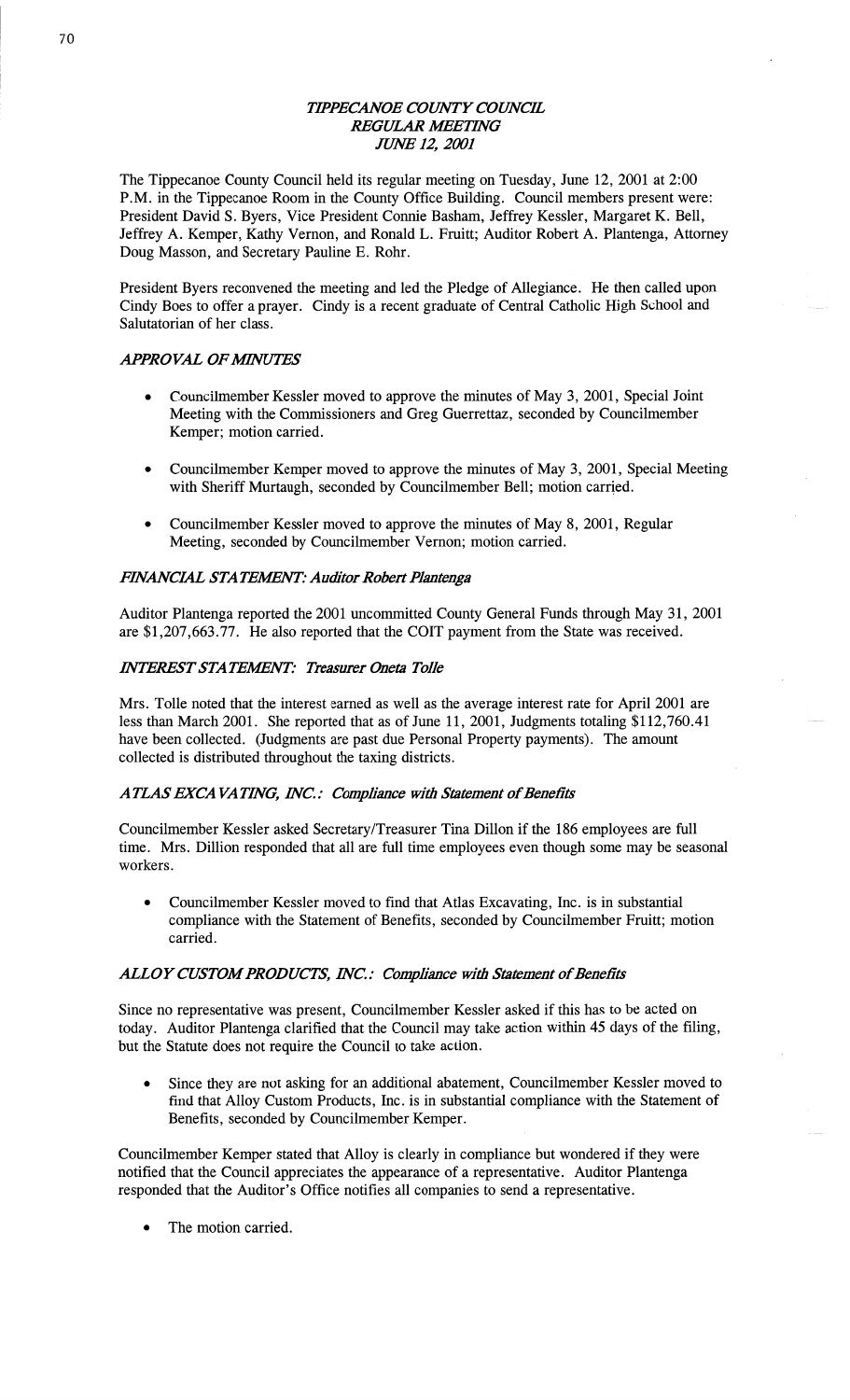### *ROWE TRUCK EOUIPMENT, INC.: Compliance with Statement of Benefits*

President John Rowe was present. Councilmember Kessler established **that** this compliance form is for the abatement on Personal Property and that the 45 employees are **full** time workers.

**0** Councilmember Kessler moved to find that Rowe Truck **Equipment,** Inc. is in substantial compliance with the Statement of Benefits, **seconded** by Councilmember Basham; motion carried.

**Auditor** Plantenga inquired if the Council wants to call in representatives for both Real Estate and Personal Property compliance (CF-1) for the same **abatement** which means two appearances within two months time. (The CF-1 for Real Estate is filed within 60 days after the end of each year and the CF-1 for Personal Property is filed no later than June 14<sup>th</sup>.) Councilmember Fruitt suggested giving the Auditor the discretion of calling in a representative for **a** second appearance after examination of the second CF-l filing. If no representative is called in, the Compliance will still appear on the Agenda and the Council will decide if the company is in substantial **compliance.** 

### **LAFA YETTE VENETIAN BLIND, INC.: Compliance with Statement of Benefits**

Controller Mark Trowbridge was present but the Council had no questions.

**0** Councilmember Bell moved to find that Lafayette Venetian Blind, Inc. 'is in substantial compliance with the Statement of Benefits, seconded by Councilmember Fruitt; motion carried.

It was noted **that** this is the last year of abatement.

### *EXTENSION: Agent Scott Rumble*

## **ADDITIONAL APPROPRIATIONS:** \$7,751.00

7,200.00 Part—time

551.00 Social Security

**This** appropriation is to pay an increase in the hourly **rate** that will be reimbursed to the County by Purdue University for the remainder of the year.

**<sup>0</sup>**Councilmember Fruitt moved to approve the appropriation of \$7,751.00, seconded by Councilmember Kessler; motion **carried.** *'* 

### *FARGROUNDS: Agent Scott Rumble*

| <b>SALARY ORDINANCE</b> | Position        | Rate             | Salary |
|-------------------------|-----------------|------------------|--------|
| Part-time               | Asst. Caretaker | $7.00 - 9.25/hr$ |        |

In an effort to be more competitive, Mr. Rumble asked for approval to raise the Part-time scale for this position.

During **a** meeting earlier **today,** President Byers said the State Auditor suggested setting **a** cap on the total money that can be spent for Part-time in **a** department. If an Additional Appropriation or a Transfer is needed for Part-time, a new Salary Ordinance will be required. The cap will equal the Budget amount. This will give the Council more control on Part-time expenditures. Auditor Plantenga pointed out that the cap for Fairgrounds Part-time should be \$10,135 because of **encumbrances.** 

Commissioner Shedd pointed out that the State Auditor's suggestion also included Overtime.

**-** Councilmember Kessler moved to approve the Salary Ordinance of \$7.00 to \$9.25 for Part-time for Fairgrounds with **<sup>a</sup>**cap of \$10,135.00, seconded by Councilmember Vernon; **motion carried.** 

### *PARKS"*

## **ADDITIONAL APPROPRIATIONS:** \$16,500.00

14,000.00 Utilities 2,500.00 Legal Services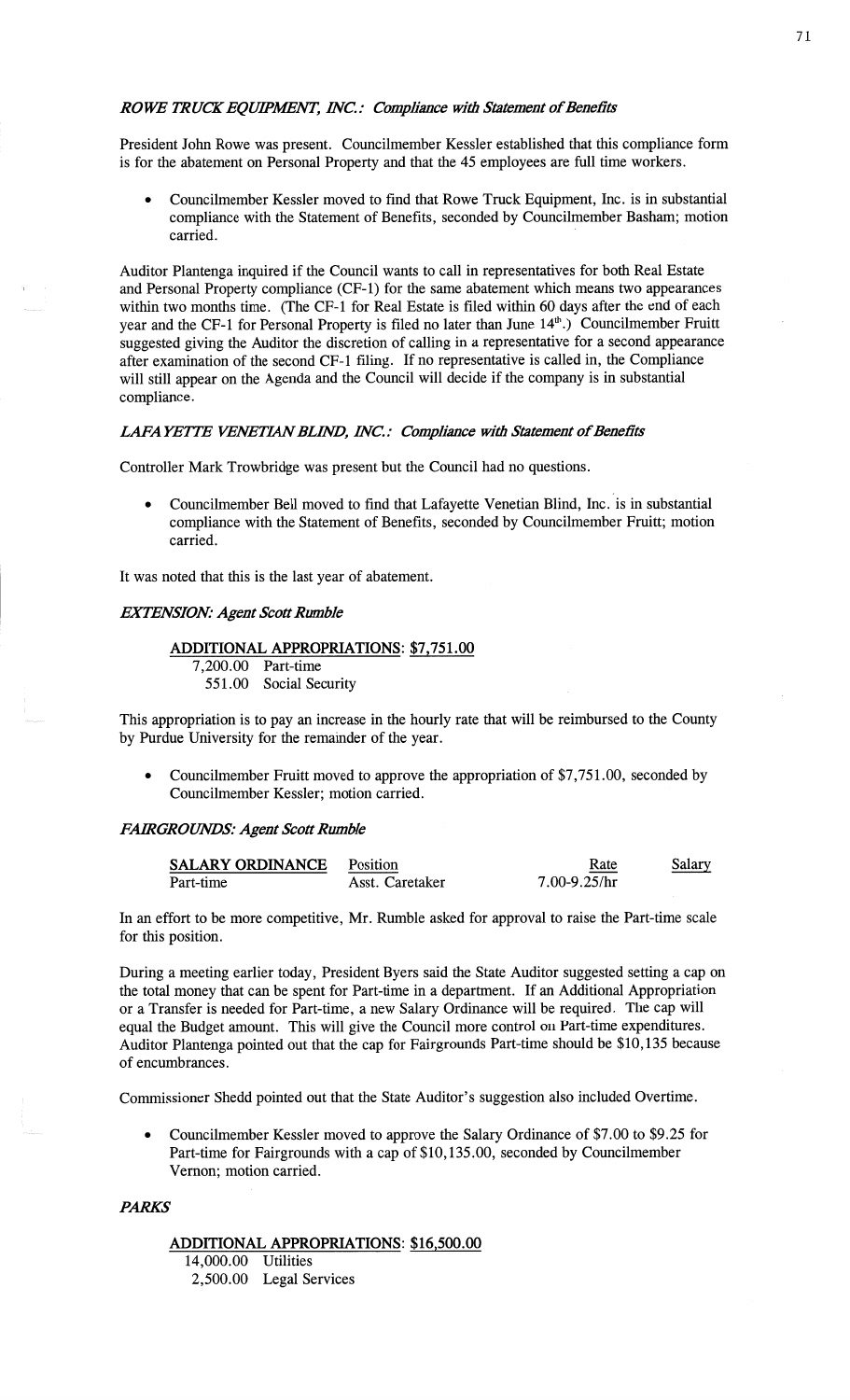Councilmember **Basham** said there a **balance** of \$14, 000 1n Utilities and \$400 1n Legal Services after a transfer of \$700.

• Councilmember Basham moved to approve an additional \$2,500.00 for Legal Services, seconded by Councilmember Kemper; motion carried.

No action was taken on the Utilities request.

### *SUPERIOR COURT* HI

## **ADDITIONAL APPROPRIATIONS: \$1,282,248.00**

|                 | 729,917.00 Institutional Care (Boys' School) (prior years) |
|-----------------|------------------------------------------------------------|
| 283,594.00      | Institutional Care (Girls' School) (prior years            |
| 250,000.00      | Institutional Care (current year)                          |
|                 | 14,977.00 Fiscal Officer/Quest Coord. Salary               |
|                 | 1,146.00 Social Security                                   |
|                 | 712.00 Retirement                                          |
|                 | 1,902.00 Health Insurance                                  |
|                 |                                                            |
| ALARY ORDINANCE | Position                                                   |

| <b>SALARY ORDINANCE</b> | Position              | Rate     | Salary    |
|-------------------------|-----------------------|----------|-----------|
| Full Time               | Juvenile Fiscal/Quest | 1,248.08 | 14,977.00 |
|                         | Adm                   |          |           |

Councilmember Kemper reported to the Council that, during discussions with Judge Rush, he **advised** her that the Council probably will not appropriate any more in 2001 for prior years' billing for Institutional Care **than** the \$150,000 approved last March.

### Boxs' & Girls' Schools

Judge **Rush** reported the balance for Boys' and Girls' Schools as of December 31, 2000 IS \$1,013, 509. 41. She **estimates** the costs for these two institutions will be \$200, 000 to \$225,000 for 2001.

## Institutional Care DOC

Judge Rush **reported** that the Council appropriated \$400,000 for 2001 but she anticipates the costs for Institutional Care DOC will be \$700,000 to \$850,000.

Secure Detention reimbursements for 2001 were estimated at \$70,000, but Judge Rush anticipates reimbursements will be closer to \$200,000 to \$250,000.

- **0** Councilmember Kemper moved to approve \$18,737.00 salary and benefits for the Juvenile Fiscal Officer/Quest Coordinator, seconded by Councilmember Basham; motion carried.
- **0** Councilmember Kemper **moved** to approve the Salary Ordinance for the Juvenile Fiscal Officer/Quest Coordinator, seconded by Councilmember Basham; **motion** carried.
- Councilmember Kemper moved to table the request for Institutional Care in the amount of \$250,000 for the current year, **seconded** by Councilmember Basham; motion carried.

#### *WIC': Coordinator Colleen Batt*

| <b>SALARY ORDINANCE</b> | Position               | Rate     | Salary    |
|-------------------------|------------------------|----------|-----------|
| Full Time               | Clerk Supervisor       | 1,039.50 | 18,711.00 |
|                         | Clerk                  | 955.46   | 17,293.00 |
|                         |                        | 1,003.04 |           |
|                         | Reg. Dietitian         | 1,468.33 | 26,430.00 |
|                         | Asst. Coord. R.N.      | 1,726.67 | 31,080.00 |
|                         | Coord.                 | 1,916.63 | 34,499.99 |
| Part-time               | Clerks                 | 10.00/hr |           |
|                         | Peer Counselors        | 10.00/hr |           |
|                         | <b>Nutrition Clerk</b> | 7.50/hr  |           |
|                         | R.D. (Reg. Pt)         | 17.17/hr |           |
|                         | R.D. (Pt)              | 15.36/hr |           |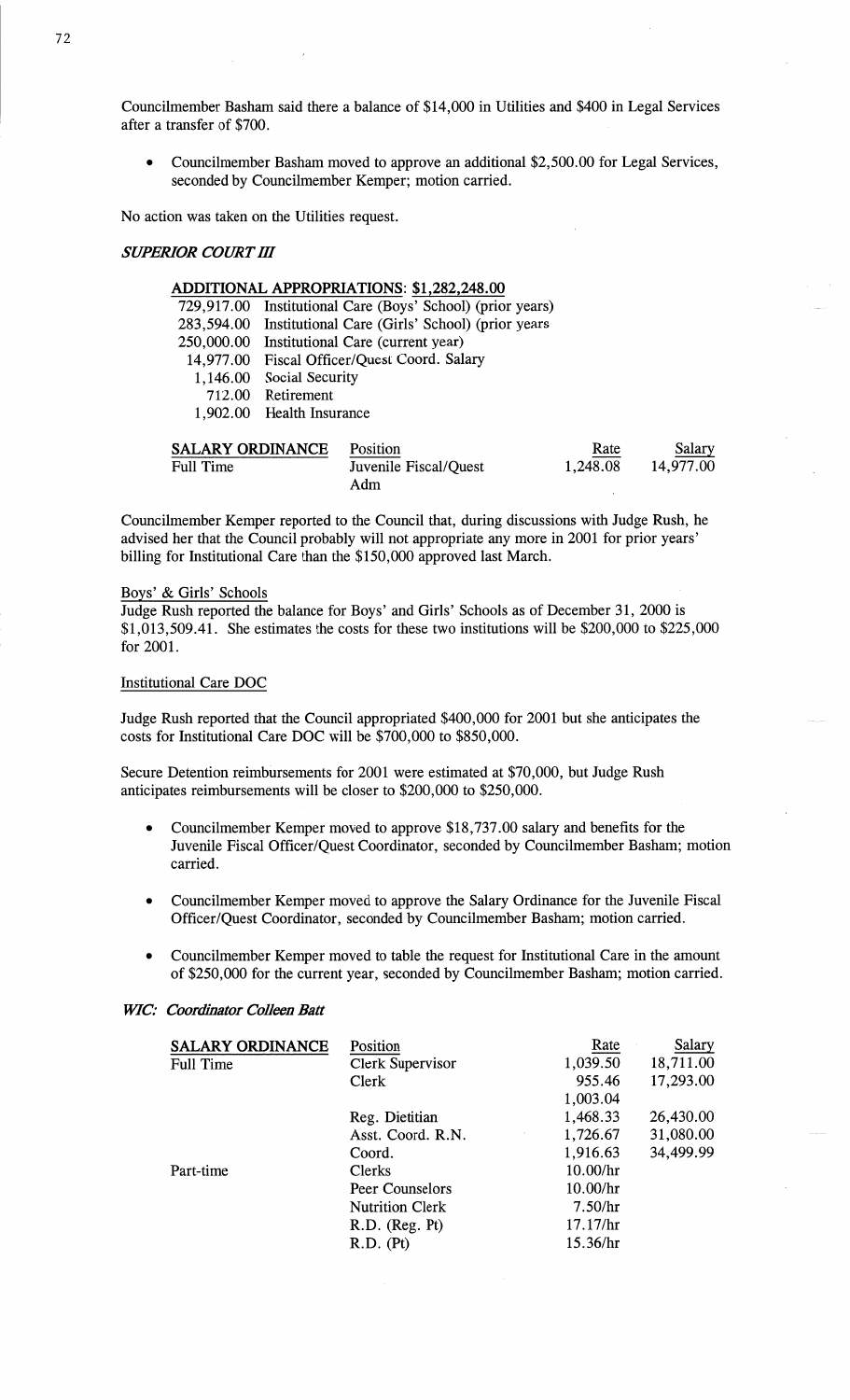Ms Batt **explained** these salaries will be retroactive to January 1, 2001 and effective through September 30, 2001, the end of their grant year. These increases, paid **from** a \$50,000 increase in grant **monies,** will bring their salaries to the level of other County employees.

**<sup>0</sup>**Councilmember Fruitt moved to approve the Salary Ordinance for WIC employees through September 30, 2001, seconded by Councilmember **Basham;** motion carried.

*PUBLIC DEFENDER:* Amy *Hutcbison* 

#### **Conny** General **Fund** 01

## **ADDITIONAL APPROPRIATIONS:** \$12,000.00

12,000.00 Professional Services

### **TRANSFER: \$2,300.00**

| From: | 01-45-171600 |
|-------|--------------|
| To:   | 01-45-323050 |

0 Part-time 14,000.00 0 Contractual Services 14,000.00

### **Public** Defender Fee **Fund** 42

**ADDITIONAL APPROPRIATIONS:** \$13,000.00 13,000.00 Professional **Services** 

Mrs. Hutchison said there are balances in **Professional** Services of \$750.00 in County General Fund 01 and \$17,500 in Public Defender Fee Fund 42. She said she can pay all **Professional**  Services from Fund 42 as long as there are sufficient **funds.** 

**<sup>0</sup>**Councilmember Kemper moved to approve an additional \$13,000.00 for **Professional**  Services for Fund 42, seconded by Councilmember Basham; motion carried.

Mrs. Hutchison said the transfer of funds will pay a former part-time employee as a contract position.

**<sup>0</sup>**Councilmember Basham moved to approve the Transfer of \$14,000 from Part-time to Contractual Services, seconded by Councilmember Kemper; **motion** carried.

### **DRAINAGE BOARD: Surveyor Steve Murray**

### **ADDITIONAL APPROPRIATIONS:** \$15,000.00 15,000.00 Engineering Fees

Mr. Murray **said** additional **funds** are needed due to an increase in the number of Drainage reviews.

**0** Councilmember Basham moved to approve the appropriation of \$15,000.00, seconded by Councilmember Vernon; motion carried.

 $CASA:$  *Director Coleen Hamrick* 

**Conny** General **Fund** 01

## **ADDITIONAL APPROPRIATIONS: \$7,751.00**

7,200.00 Part-time 551.00 Social Security

| <b>SALARY ORDINANCE</b> | Position       | Rate            | <u>Salary</u> |
|-------------------------|----------------|-----------------|---------------|
| Part-time               | Asst. Director | 12.00/hr $@600$ |               |
|                         |                | $hrs/6$ mo.     |               |

Ms **Hamrick** explained that the CASA **Assistant** Director's position was previously funded from **a** grant that was not renewed. In order to continue the position from July 1, 2001 through December 31, 2001, she is requesting an appropriation from County General Fund 01. She **said**  approximately 75% of juvenile court cases are required per IN Code 31-34-10-3 to have **CASA**  volunteers assigned. The **Assistant** Director is responsible for approximately 1/3 of the caseload.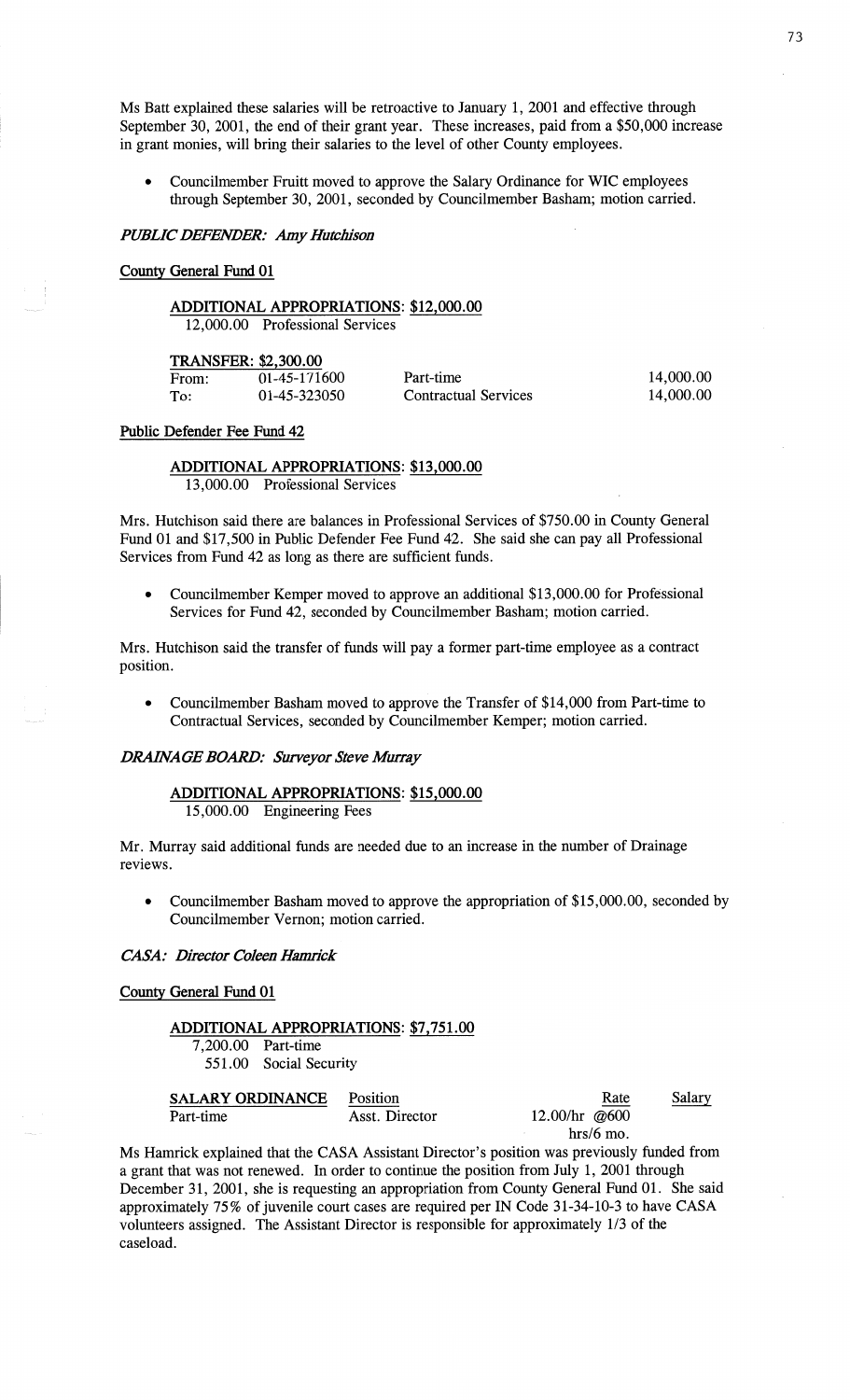Councilmember Kemper suggested continuing the search for more Federal **funds** rather **than**  seeking all funding at the County level. Councilmember **Basham** received a negative **response**  when she inquired if we are able to collect reimbursements from parents.

- **0** Councilmember Kessler moved to approve an additional \$7,751.00 for salary and benefits for the **Assistant** Director, seconded by Councilmember Basham; **motion carried.**
- *0* Councilmember Kessler moved to approve the Salary Ordinance for Assistant Director from July 1, 2001 through December 31, 2001 at the rate of **\$12.00/hr** for 600 hours for *6* **months,** seconded by Councilmember **Basham; motion** carried.

### *PROSECUTOR: Jerry Bean*

### **Conny** General **Fund** 01

|       | <b>TRANSFER: \$12,000.00</b> |                        |            |
|-------|------------------------------|------------------------|------------|
| From: | 01-09-118100                 | Investigator VI        | 12,0000.00 |
| To:   | 01-09-321000                 | Dues & Subscriptions   | 2,500.00   |
|       | 01-09-322000                 | Law Book Subscriptions | 2,500.00   |
|       | 01-09-323400                 | Transcripts & Records  | 7,000.00   |

### **Proslink Fund** 185

| <b>SALARY ORDINANCE</b> | Position  | Rate              | Salary |
|-------------------------|-----------|-------------------|--------|
| Part-time               | Secretary | $8.00 - 10.00/hr$ |        |

Mr. Bean requested a transfer of funds to various accounts from unused **funds** in the Investigator VI **line** item due to a vacancy.

**o** Councilmember Kemper moved to approve the transfer, seconded by Councilmember Basham; motion carried.

Auditor Plantenga explained that a Salary Ordinance for **a** part-time Secretary was never approved although the person is being **paid** \$8.00 per **hour.** Funds are available to pay at the \$10.00 per hour level but he **said** \$8.00 per hour is consistent with other part-time secretarial positions.

**0** Councilmember **Basham** moved to approve the Salary Ordinance to pay the **Part—time**  Secretary from Fund 185 at an hourly rate of \$8.00, seconded by Councilmember Bell; **motion** carried.

### **CARY HOME**

| <b>TRANSFER: \$10,000.00</b> |              |                              |           |
|------------------------------|--------------|------------------------------|-----------|
| From:                        | 01-39-112130 | Clinical Director VIII       | 10,000.00 |
| To:                          | 01-39-321100 | <b>Professional Services</b> | 10,000.00 |

This transfer is to cover **expenses** for Professional **Services** through the end of the year because **funds** are available in the Clinical Director VIII position due to **a** vacancy.

**o** Councilmember Basham moved to approve the transfer, seconded by Councilmember Pruitt; motion **carried.** 

## *COWSSIONERS: Commissionem'Assistant Jennifer WeSton*

# **ADDITIONAL APPROPRIATIONS: \$194,400.00**

 $10,000.00$  Bldg/Land Lease 184,400.00 **Health** Insurance

**Mrs.** Weston said parking was only budgeted for six (6) months for 2001 because of construction of the parking garage. The difference between parking obligations and the 2001 Budget is \$10,000.00.

**-** Councilmember Kessler **moved** to approve the appropriation of \$10,000 for Bldg/Land Lease to pay for parking, seconded by Councilmember Basham; motion carried.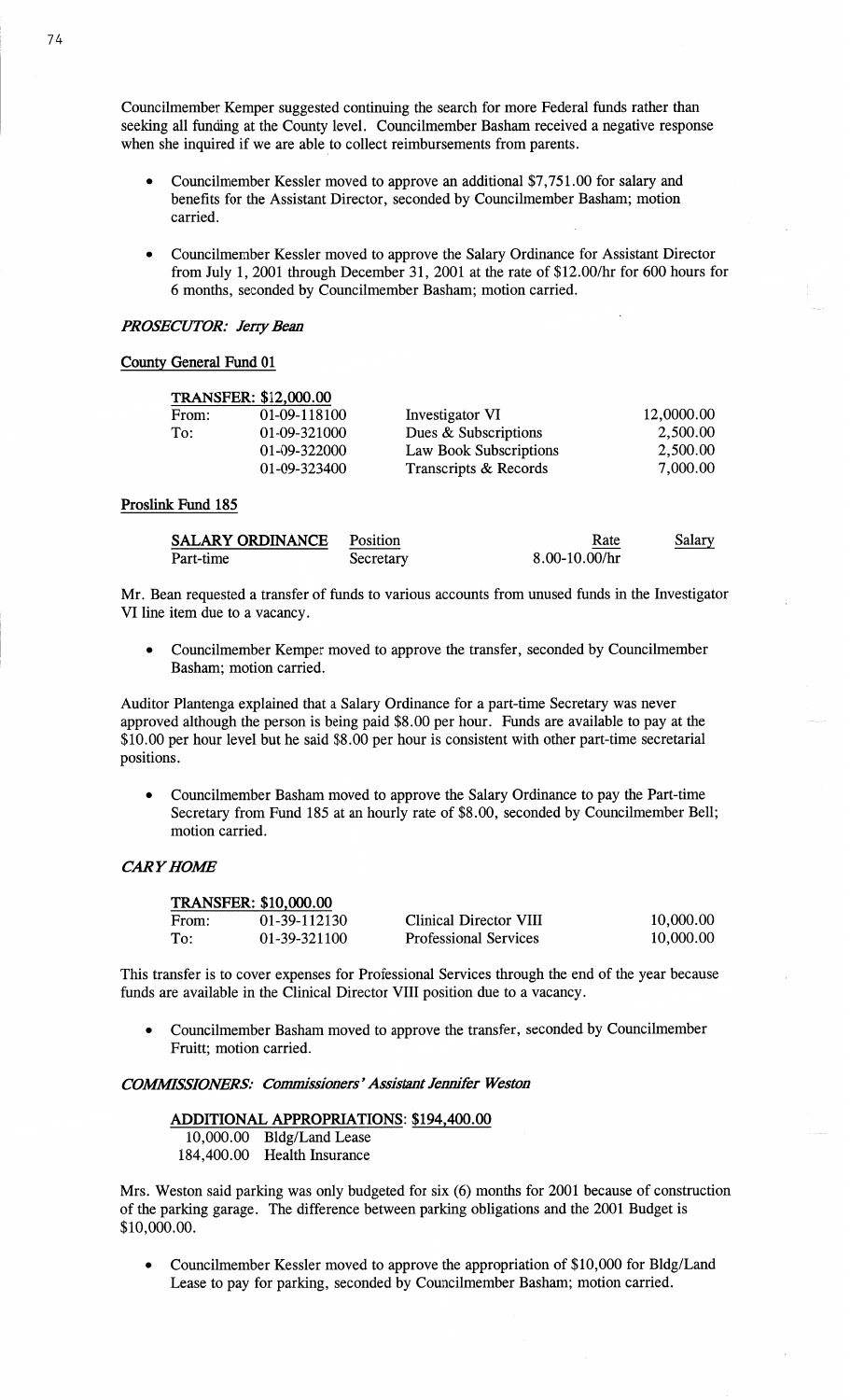Councilmember Kemper **said** he is not clear how our insurance plan works but he thinks the increases to employees is coming too quickly without notice. He inquired about the consequences of delaying action on this request. Human Resources Coordinator Frank Cederquist responded that the **Plan** changes went into effect on June 1, 2001. With a current balance of only \$276,000, he said less revenue into the Plan will mean less money to pay claims. Councilmember Kemper expressed his dissatisfaction with the way the Plan is being **administered.** 

Auditor Plantenga pointed out that the balance would be lower if a transfer of \$100,000 from **Flex** Benefits Fund 99 to Health Insurance Fund 100 had not occurred this May.

Councilmember Basham objected to the request for an Additional Appropriation after the **Plan**  changes were made and put into effect. Mr. Cederquist admitted that the request should have been submitted sooner. He **said** the **Commissioners** have not requested an increase in funding for the **past** four years but benefits have **increased.** 

President Byers suggested that the Commissioners bid Health Insurance in January.

Councilmember Vernon proposed forming a **Health** InSurance Committee to examine costs vs benefits for the best **value.** 

Councilmember Kessler said the Council owes it to the employees to appropriate funds to pay claims.

Councilmember Kemper asserted that the County is overly exposed, but Mr. Cederquist responded **that** we are exposed only to the annual cap.

**0** Councilmember Kessler moved to appropriate \$184,400 for Health Insurance, **seconded**  by Councilmember Bell; motion carried with **1** no vote by Councilmember Kemper.

It was noted that this appropriation will pay the additional amount for all employees paid from the County General Fund. Appropriations for employees paid from other funds will be requested separately.

### *HIGHWA Y*

#### **Highway Fund 02**

- **ADDITIONAL APPROPRIATIONS:** \$19,600.00 19,600.00 Health Insurance
- *<sup>0</sup>*Councilmember Kessler moved to approve the Additional Appropriation of \$19,600 to Highway Fund 02 for Health Insurance, seconded by Councilmember Fruitt; motion carried with **1** no vote by Councilmember Kemper.

### Cum **Bridge Fund** 25

**ADDITIONAL APPROPRIATIONS: \$2,000.00 2,000.00 Health** Insurance

**0** Councilmember Kessler moved to approve the Additional Appropriation of \$2,000 to Cum Bridge **Fund** 25 for Health Insurance, seconded by Councilmember Bell; **motion**  carried with **1** no vote by Councilmember Kemper.

### *PROBATION*

**Probation User** Fee **Fund** 55

**ADDITIONAL APPROPRIATIONS: \$800.00**  800.00 Health Insurance

**0** Councihnember Kessler moved to approve the Additional Appropriation of \$800 to Probation User Fee Fund 55 for Health Insurance, seconded by Councilmember Bell; motion carried with **1** no vote by Councilmember Kemper.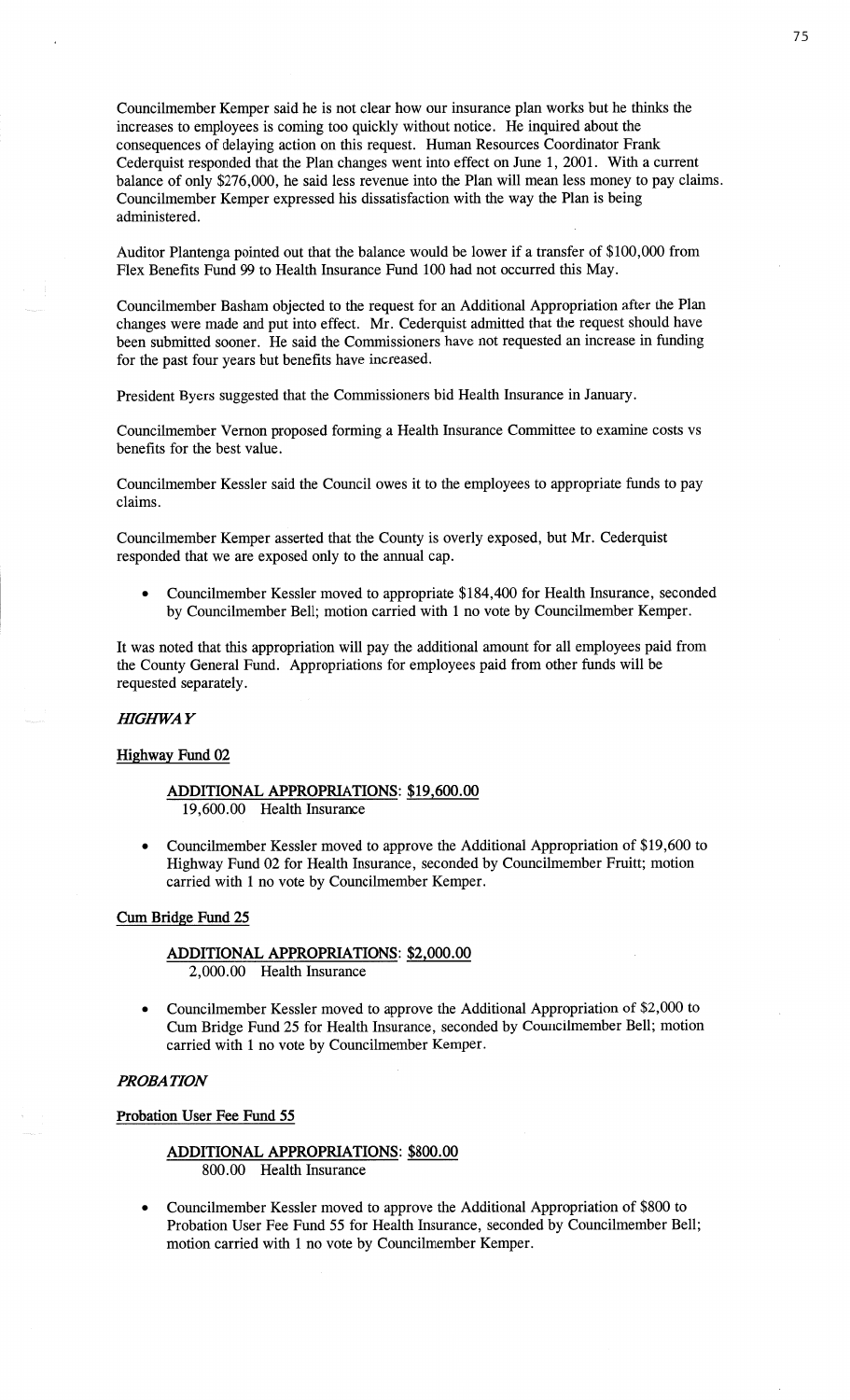*0RDHVANCE 2001-13—CL: Second* Reading: *Esmbfishlhg* special *Nan-Revcm'ng Operating Fund* for *Parks* 

This Ordinance was presented on May 8, 2001 and **passed** 6 **—** 0 on first **reading.** Attorney **Masson** read the Ordinance:

(quote)

### **ORDINANCE** NO. 2001-13-CL

## **ORDINANCE ESTABLISHING SPECIAL** NON-REVERTING **OPERATING** FUND FOR **TIPPECANOE COUNTY DEPARTMENT**  OF **PARKS** AND **RECREATION**

**WHEREAS,** the **Indiana** General Assembly, pursuant to IC 36—10-3-22 authorizes the County's fiscal body to establish by Ordinance a special non—reverting operating, **fund** for par<sup>k</sup> purposes; an<sup>d</sup>

**WHEREAS,** the Tippecanoe County Park and Recreation Department has established reasonable fees and charges for particular uses of park and recreation **facilities;** and

WHEREAS, the Tippecanoe County Council desires to establish **a** special **non—reverting,**  operating **fund** for park purposes into which **monies** received from fees for the use of par<sup>k</sup> facilities shall be **deposited** and from which the Tippecanoe County Parks Department shall pay for the acquisition and repair of equipment required for the maintenance of park and recreation facilities in the County.

**NOW, THEREFORE,** be it ordained that **there** is now established the Tippecanoe County Parks Department special non—reverting operating **fund** from which expenditures may be **made** by appropriation by the Tippecanoe County Board of Parks and Recreation for the acquisition and repair of equipment for maintenance of park and recreation facilities in Tippecanoe County;

BE IT **FURTHER ORDAINED;** that all fees and charges received by the Tippecanoe County Parks Department for the use of park and recreation facilities be and the same shall be deposited into said non-reverting operating fund for the uses and purposes set forth herein.

BE IT **FURTHER ORDAINED** that in accordance with IC 36-10-3-22, money from the special non—reverting operating **fund** may be disbursed only upon approved claims allowed and signed by the President and Secretary of the Tippecanoe County Park and **Recreation** Board.

Presented to the County Council of Tippecanoe County, Indiana, and read in full for the first time and approved on first reading this 8th day of May, 2001, by the following vote:

|                   | VOTE | TIPPECANOE COUNTY COUNCIL     |  |
|-------------------|------|-------------------------------|--|
| David S. Byers    |      | David S. Byers, President     |  |
| Connie Basham     |      | Connie Basham, Vice President |  |
| Jeffrey Kessler   |      | Jeffrey Kessler               |  |
| Jeffrey A. Kemper |      | Jeffrey A. Kemper             |  |
| Kathy Vernon      |      | Kathy Vernon                  |  |
| Margaret K. Bell  |      | Margaret K. Bell              |  |
| ATTEST:           |      |                               |  |

Robert Plantenga, Tippecanoe County Auditor

(unquote)

Councilmember Kessler said, because approval of this Ordinance will affect the General Fund **balance,** he **doesn't think** this action would be fiscally responsible.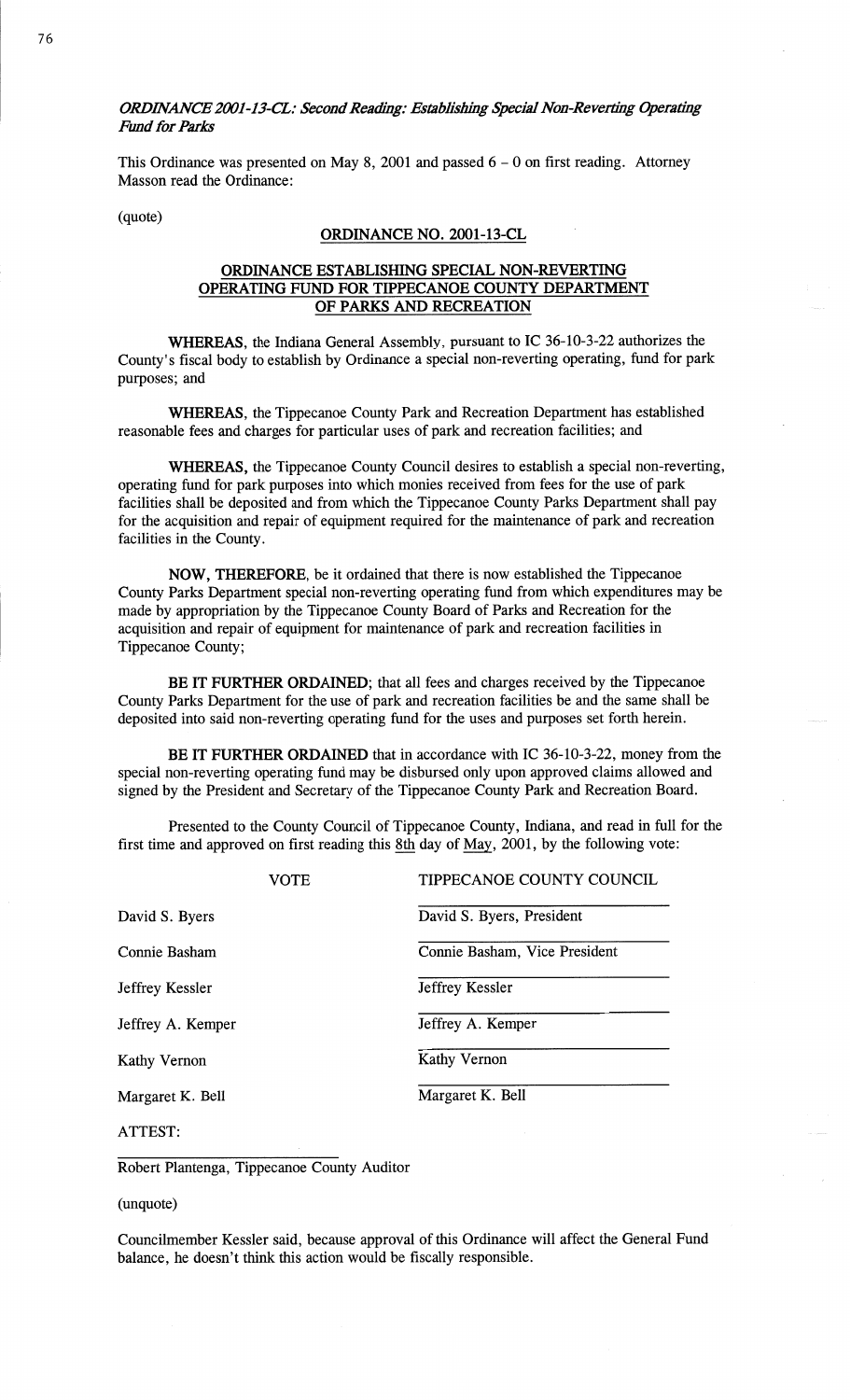Councilmember Basham agreed with President Byers' **suggestion** in an earlier **meeting** to pursue **funding** for the **Parks' capital** needs from the **Commissioners'** Cum Cap Fund. **Councilmember**  Kessler agreed but said the Parks Department can request an **appropriation** from the **General**  Fund for **capital needs.** 

**0** Ordinance 2001—13—CL did not pass for **lack** of **action** on second reading.

### *ORDINANCE 2001-17-CL: Additional Appropriation for Prepaying Lease on Jail*

Attorney **Masson** read the Ordinance:

(quote)

## **ORDINANCE** NO. 2001-17-CL **ADDITIONAL APPROPRIATION ORDINANCE**  OF **TIPPECANOE COUNTY, INDIANA**

**WHEREAS.** the County Council of Tippecanoe County. **Indiana** ("County") has determined to prepay Basic Rent (as defined in the **Lease** Agreement between the Tippecanoe County Lafayette County **Building** Authority and the County, dated May 15, 1993);

**WHEREAS, a** notice of **a** public hearing on the **appropriation** in an **amount** not to exceed Two **Million** Six Hundred Ninety **Thousand** Dollars (\$2,690,000) for the purpose of prepaying Basic Rent was published in the *Lafayette Journal & Courier* and posted in three (3) public places, and the proof of publication and affidavit of posting, were **presented** to the **County**  Council and placed in the County's records-,

## **NOW, THEREFORE,** BE IT **ORDAINED** BY THE **COUNTY COUNCIL** OF **TIPPECANOE COUNTY, INDIANA,** that:

Section 1. An appropriation in an amount not to **exceed** Two Million Six **Hundred**  Ninety Thousand Dollars (\$2,690,000) is hereby made to be **applied** on the **prepayment** of Basic Rent and that the funds to meet **said** appropriation be provided out of the **County's** economic development income **tax; that said** appropriation be in addition to all other appropriations provided for in the existing budget and tax levy for the current year.

Section 2. The Auditor is hereby authorized and directed to report and **certify** the **additional** appropriation to the State Board of Tax **Commissioners.** 

**Section** 3. This **ordinance** shall be in **full force** and **effect** from and after its **passage.** 

Adopted this  $12^{\text{th}}$  day of June, 2001, by a vote of *\_* ayes and *\_* nays.

**COUNTY COUNCIL OF TIPPECANOE COUNTY, INDIANA** 

David S. Byers, **President** 

Connie **Basham,** Vice **President** 

Jeffrey Kessler

Margaret K. Bell

Jeffrey A. Kemper

**Kathy** Vernon

Robert (sic) L. Eruitt

ATTEST:

Robert Plantenga, Auditor

 $(mquote)$ 

**o Councflmember Kemper moved** to approve **Ordinance** 2001-17—CL, seconded by Councilmember Basham.